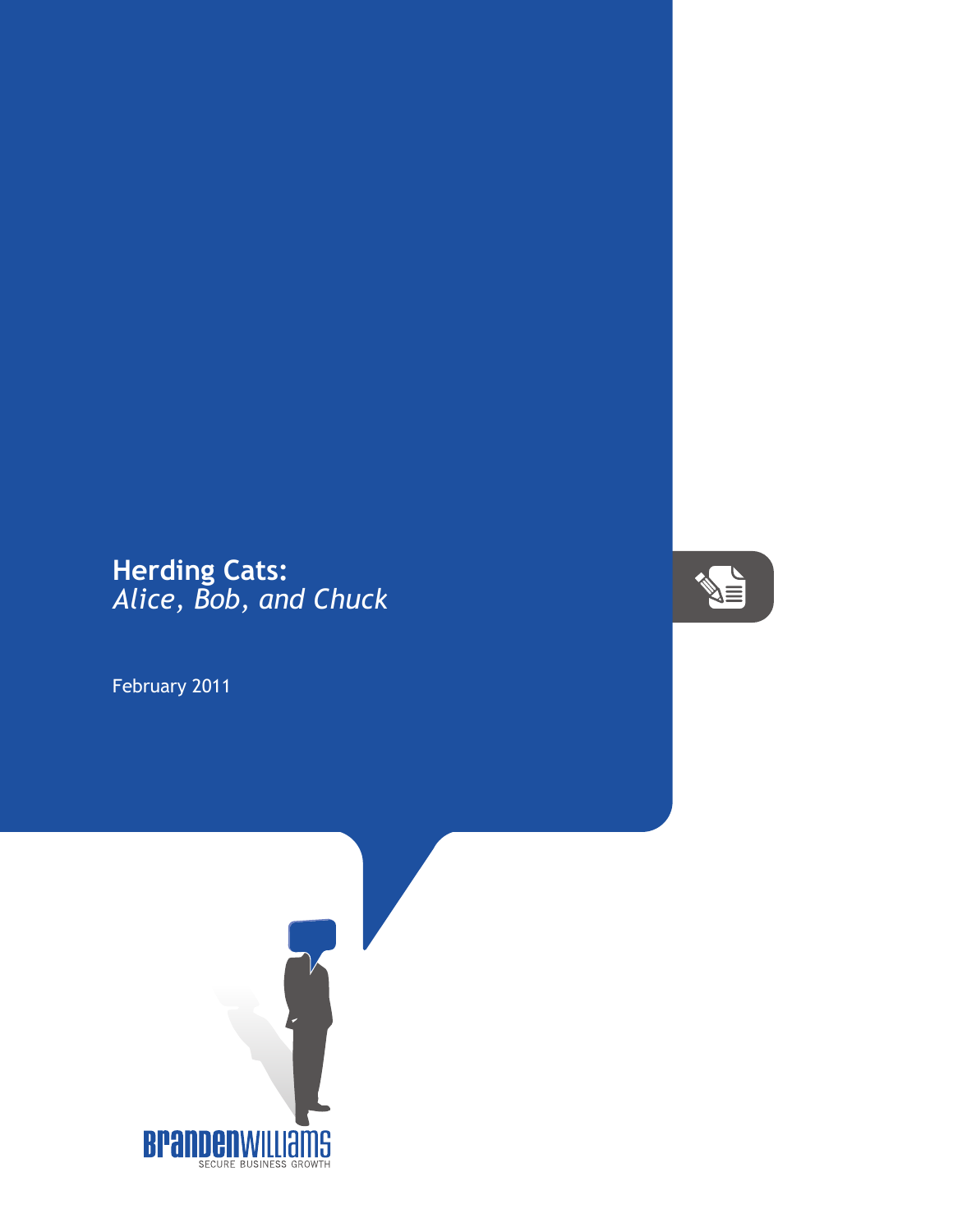To an outsider, information security tends to focus completely on the Confidentiality leg of the C-I-A Tripod1 . If I'm trying to secure information, I'm trying to keep it secret, right? That's fine and dandy for information that needs to be kept both secret, and largely inaccessible. If I don't need to share the information, I'm probably less worried about its authenticity and integrity. But what if I am using it in a regular business process that demands accuracy?

Imagine for a second that Coca Cola wrote the complete formula for its legendary drink down in one location for safe keeping. They would want to protect it with every resource they have to keep it secret and safe. Now imagine that the formula is now being loaded into a new system on the production line and the formula was changed while it was kept secure. The quality assurance group might be chasing their tails for days or months trying to figure out why Coke doesn't taste like Coke. They might be running around screaming "BAD! BAD MACHINE!" on the production floor, but the machine is just doing what it is told to do. If there was no way to validate the integrity and authenticity of the formula, who is really to blame? A machine, or Captain Mis-information<sup>2</sup>?

What if there is no way to get back to the original, or figure out what changed? How much money would that cost Coca Cola to fix?

Now let's take the concept and apply it to the world of software and trust. Hackers count on users only thinking about confidentiality with respect to information security<sup>3</sup>. They embed malware in websites and software downloads hoping that you don't pay attention to a signature validation failure on an SSL site. They bet on a code-signing authority to sign their malware to make it look like official software. Users are typically not in tune to the authenticity or integrity facets of information security which makes it easier to play on their trusting nature.

Users are not completely ignorant to integrity, however, their knowledge of the concept presents itself in a different way. For example, they do seem to care if a family member takes advantage of a Facebook account of which you forgot to log out4 . "Hey, I didn't type that status message!" They also will notice if large sums of money are missing from their bank account or if someone forges their signature on a line of credit application. Imagine if banking institutions didn't have integrity checks when restoring from a backup. I'd be hoping for a bank error in MY favor!

Integrity and authenticity play a big role in our society's drive to do more with less and automate certain tasks to create scale. Instead of manually turning on every machine in a factory, we can send an instruction to wake them all up at once and get to work. What if the device is out of regular human contact like a remote research station or a satellite? Imagine if an un-authenticated, malicious instruction was sent to a satellite in orbit commanding it to alter its trajectory? How much damage could that cause? Quite a bit if it runs into something else or loses enough speed to de-orbit into a populated metropolitan area.

## **FOOTNOTES**

*1 Apologies to our esteemed board member and InfoSec legend Donn Parker who introduced the Six Atomic Elements of Information Security which also includes possession, authenticity, and utility. Regardless, my point is just as valid—if not more so—when looking at it from that angle. 2 I think Captain Mis-information would be a really fun superhero to write about. Swooping into a crisis shouting the wrong thing! Calling Taxis "fancy horseless horse carriage thingies!" Ruining your day's work by flipping a single bit! And, so on.*

*3 Well, maybe they count on users not thinking at all, but you get the picture.*

*4 Sorry, Dad.*

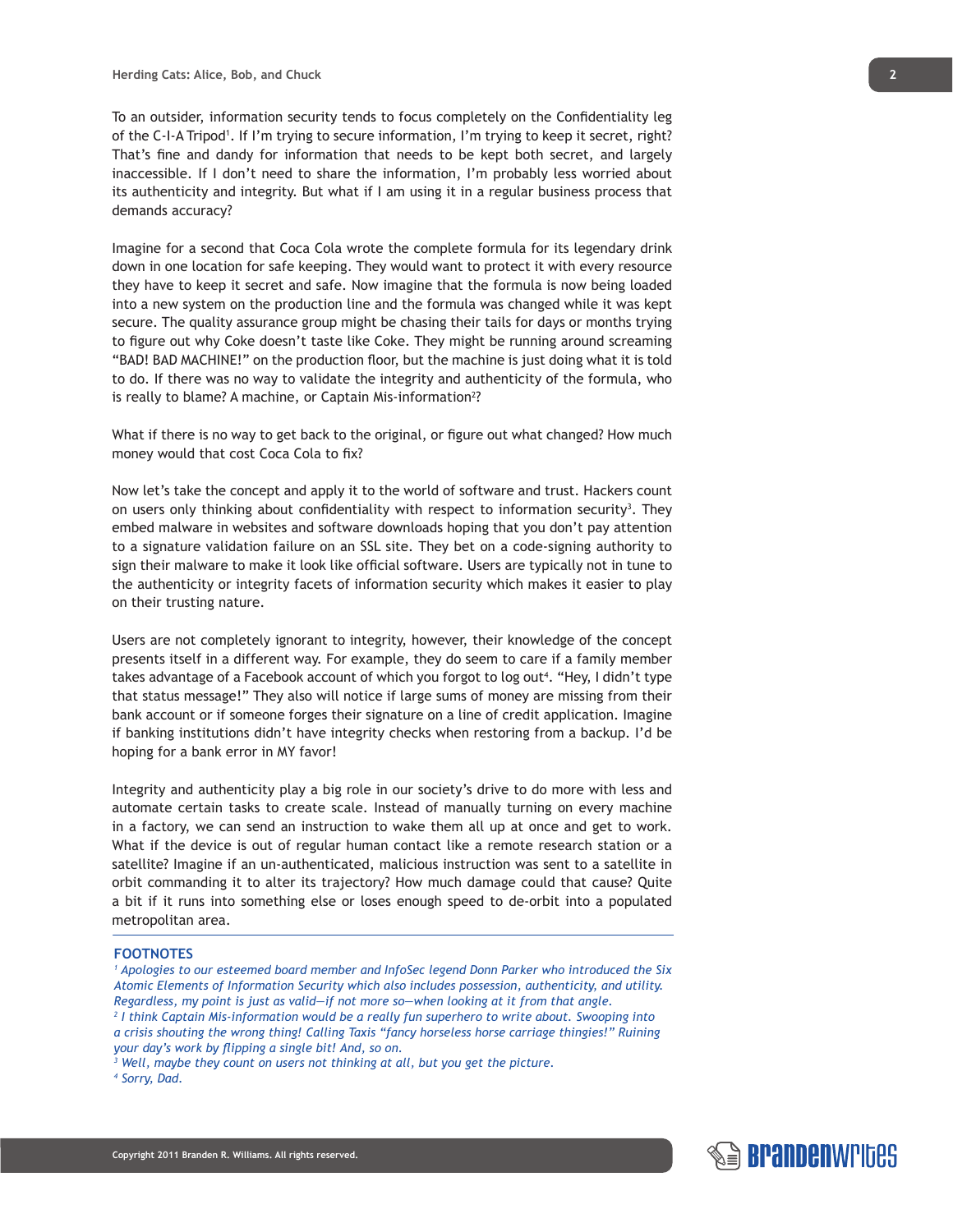In the world of cryptography, integrity and authenticity are two elements that are used to prevent man-in-the-middle attacks whereby a third party, Chuck, can intercept and alter communication between two individuals, Alice and Bob. If Bob has the ability to check the authenticity and integrity of a message, he will know instantly if it has been tampered with without reading the contents.

As we celebrate twenty years of the RSA Conference (The Adventures of Alice & Bob), hopefully we remember that keeping data a secret is just as important as validating its authenticity and integrity. I hope to see you at the show this year!